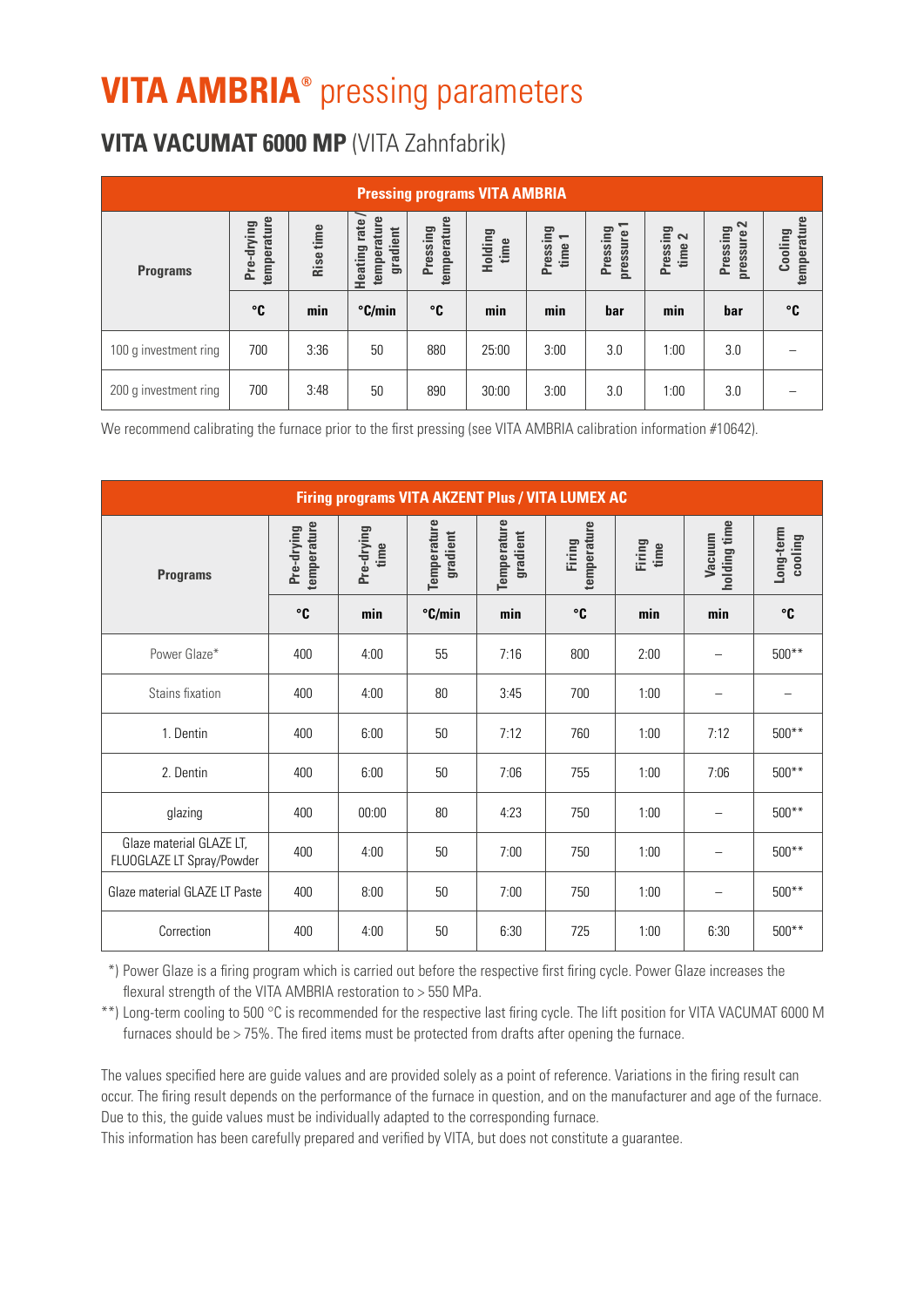## **VITA AMBRIA®** pressing parameters

**Programat EP5010** (Ivoclar Vivadent)

| <b>Pressing programs VITA AMBRIA</b> |                |                         |                        |                     |                   |  |  |  |  |  |  |  |
|--------------------------------------|----------------|-------------------------|------------------------|---------------------|-------------------|--|--|--|--|--|--|--|
| <b>Programs</b>                      | <b>Standby</b> | <b>Heating rate</b>     | <b>End temperature</b> | <b>Holding time</b> | <b>Stop speed</b> |  |  |  |  |  |  |  |
|                                      | B<br>(°C)      | t/<br>$(^{\circ}C/min)$ | (°C)                   | Н<br>(min)          | $(\mu m/min)$     |  |  |  |  |  |  |  |
| 100 g investment ring                | 700            | 50                      | 880                    | 25:00               | 300               |  |  |  |  |  |  |  |
| 200 g investment ring                | 700            | 50                      | 890                    | 30:00               | 300               |  |  |  |  |  |  |  |

The pressing parameters specified are guide values and apply to Ivoclar Vivadent Programat EP5010.

With older generation furnaces, the temperature in the firing chamber may vary by approx.  $\pm$  10 °C, depending on the age of the firing muffle. Temperature adjustments can not be excluded.

We recommend calibrating the furnace prior to the first pressing (see VITA AMBRIA calibration information #10642).

| <b>Firing programs VITA AKZENT Plus / VITA LUMEX AC</b> |                        |                 |                         |                        |                         |                        |                        |                          |                                   |  |  |  |  |
|---------------------------------------------------------|------------------------|-----------------|-------------------------|------------------------|-------------------------|------------------------|------------------------|--------------------------|-----------------------------------|--|--|--|--|
| <b>Programs</b>                                         | temperature<br>Standby | Closing<br>time | <b>Heating</b><br>rate  | temperature<br>Firing  | Holding<br>time         | Vacuum <sub>1</sub>    | Vacuum <sub>2</sub>    | Long-term<br>cooling     | Cooling<br>rate                   |  |  |  |  |
|                                                         | B<br>(°C)              | S<br>(min)      | t/<br>$(^{\circ}C/min)$ | T <sub>1</sub><br>(°C) | H <sub>1</sub><br>(min) | V <sub>1</sub><br>(°C) | V <sub>2</sub><br>(°C) | L<br>(°C)                | $\mathbf{t}$<br>$(^{\circ}C/min)$ |  |  |  |  |
| Power Glaze*                                            | 403                    | 4:00            | 55                      | 800                    | 2:00                    |                        |                        | 500                      | 0                                 |  |  |  |  |
| Setting stains                                          | 403                    | 4:00            | 80                      | 700                    | 1:00                    |                        |                        | $\overline{\phantom{0}}$ |                                   |  |  |  |  |
| 1. Dentin                                               | 403                    | 6:00            | 50                      | 760                    | 1:00                    | 400                    | 759                    | $500**$                  | $\mathbf 0$                       |  |  |  |  |
| 2. Dentin                                               | 403                    | 6:00            | 50                      | 755                    | 1:00                    | 400                    | 754                    | $500**$                  | $\boldsymbol{0}$                  |  |  |  |  |
| glazing                                                 | 403                    | 00:00           | 80                      | 750                    | 1:00                    |                        |                        | $500**$                  | $\mathbf 0$                       |  |  |  |  |
| Glaze material GLAZE LT,<br>FLUOGLAZE LT Spray/Powder   | 403                    | 4:00            | 50                      | 750                    | 1:00                    |                        |                        | $500**$                  | $\mathbf 0$                       |  |  |  |  |
| Glaze material GLAZE<br>LT Paste                        | 403                    | 8:00            | 80                      | 750                    | 1:00                    |                        |                        | $500**$                  | $\boldsymbol{0}$                  |  |  |  |  |
| Correction                                              | 403                    | 4:00            | 50                      | 725                    | 1:00                    | 400                    | 724                    | $500**$                  | 0                                 |  |  |  |  |

 \*) Power Glaze is a firing program which is carried out before the respective first firing cycle. Power Glaze increases the flexural strength of the VITA AMBRIA restoration to > 550 MPa.

\*\*) Long-term cooling to 500 °C is recommended for the respective last firing cycle. The lift position for VITA VACUMAT 6000 M furnaces should be > 75%. The fired items must be protected from drafts after opening the furnace.

The values specified here are guide values and are provided solely as a point of reference. Variations in the firing result can occur. The firing result depends on the performance of the furnace in question, and on the manufacturer and age of the furnace. Due to this, the guide values must be individually adapted to the corresponding furnace.

This information has been carefully prepared and verified by VITA, but does not constitute a guarantee.